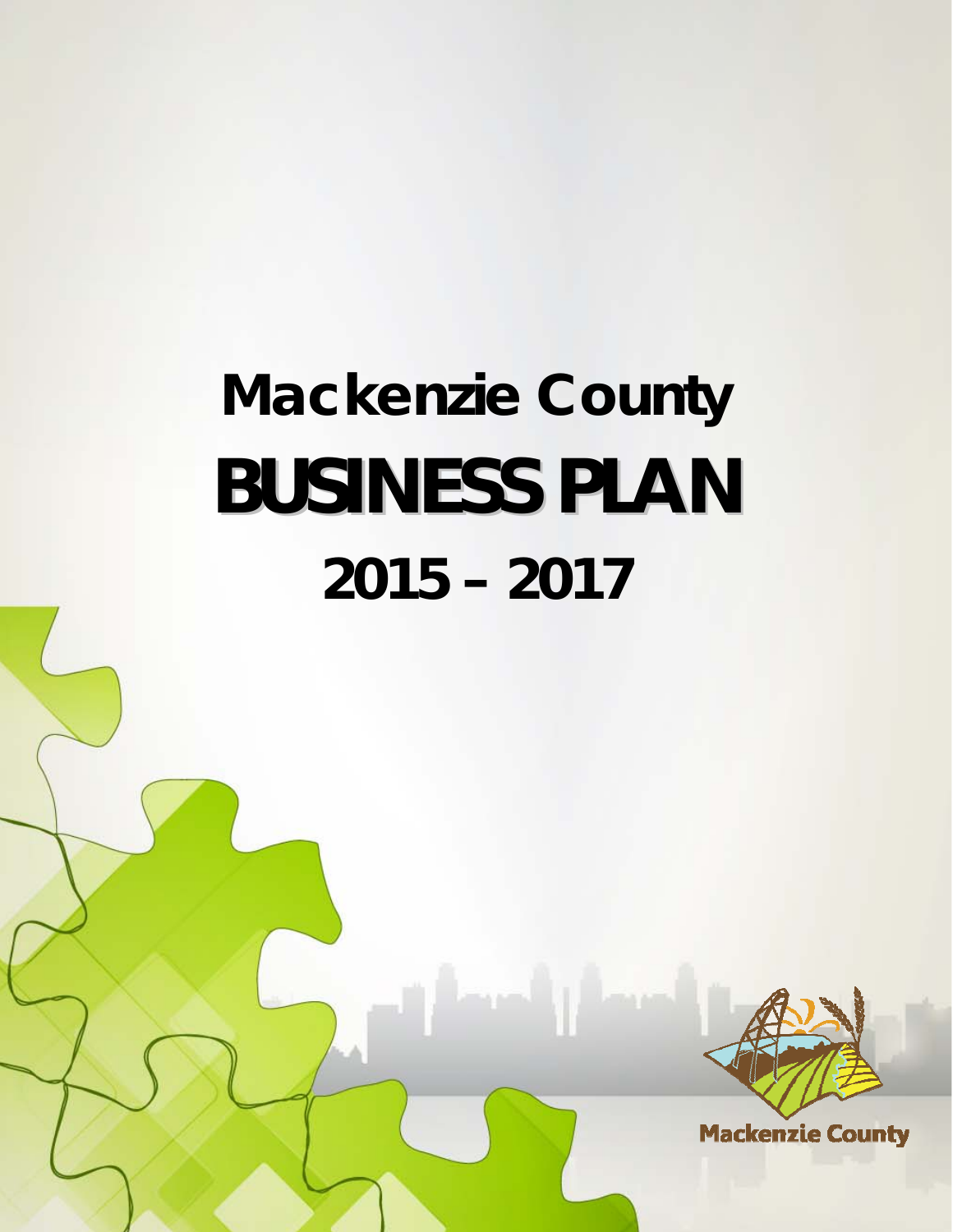# **Table of Contents**

| Core Activity 2–Community Infrastructure and Municipal Services  13 |  |
|---------------------------------------------------------------------|--|
|                                                                     |  |
|                                                                     |  |
|                                                                     |  |
|                                                                     |  |

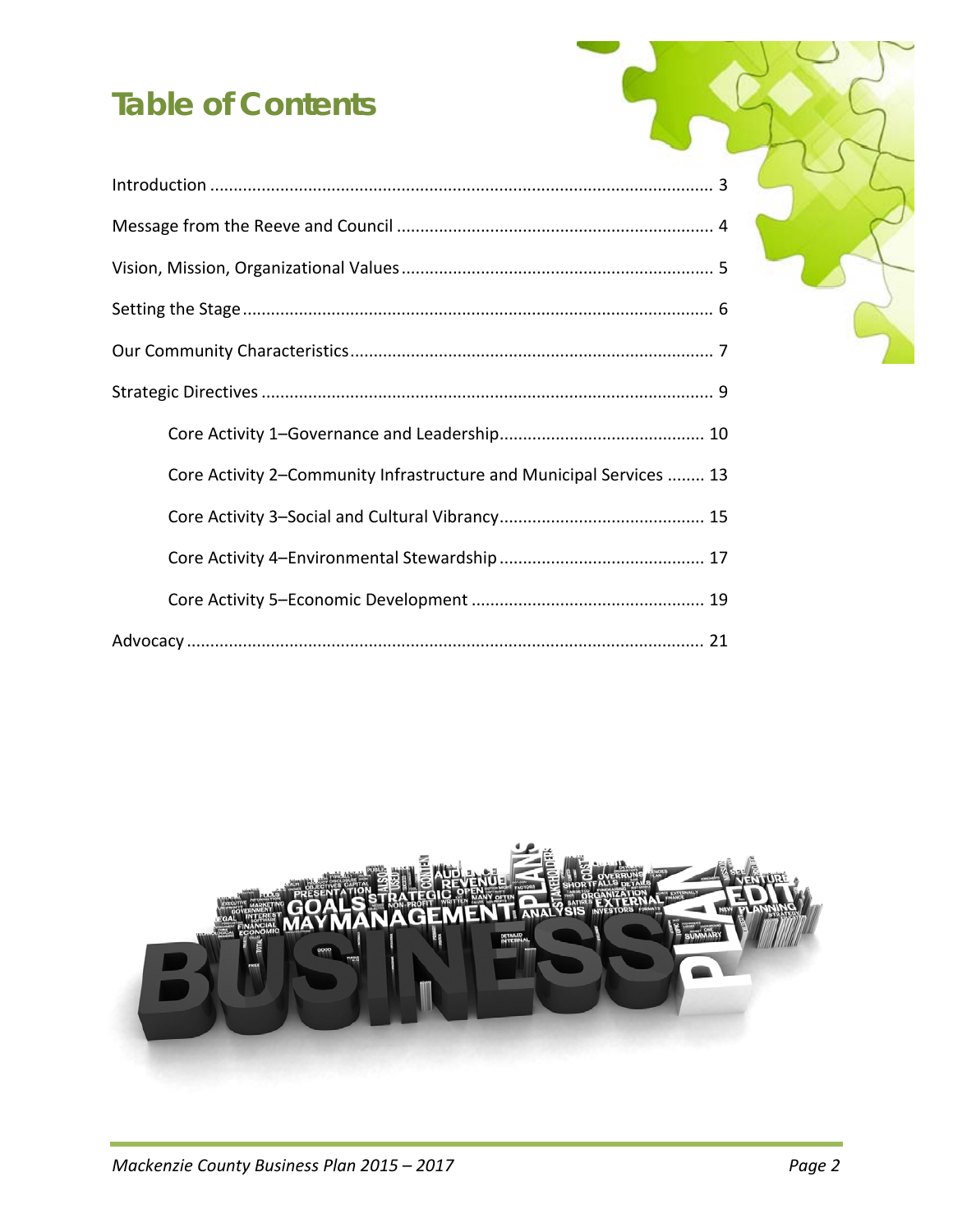## **Introduction**

Mackenzie County is uniquely positioned to expand opportunities in Alberta and to advance residents' quality of life. Our municipality is the largest County in the Province, covering an area of 80,485 sq. kms, or approximately 12% of Alberta's total landmass. Situated in the province's far north, we face significant challenges with distances to and from markets and with access to needed services. Building on sound fiscal and infrastructure planning, the County's Council, staff and committed volunteer community are dedicated to ensuring that Mackenzie will continue to grow and prosper. Without question, our County is a great place to live and work.

We are determined to strengthen residents' economic opportunities through sound planning and the efficient use of resources. Responding to the world's need for sustainable resources, the County is positioned to make the very best possible use of the opportunities that are available. We can not rest on our laurels though. We base our decisions and practices on core organizational values.

The Reeve, Council and staff are dedicated to providing our residents with the best possible service at a responsible tax rate. Based on these values and on our commitment, we have set out the County Business Plan for the next three years.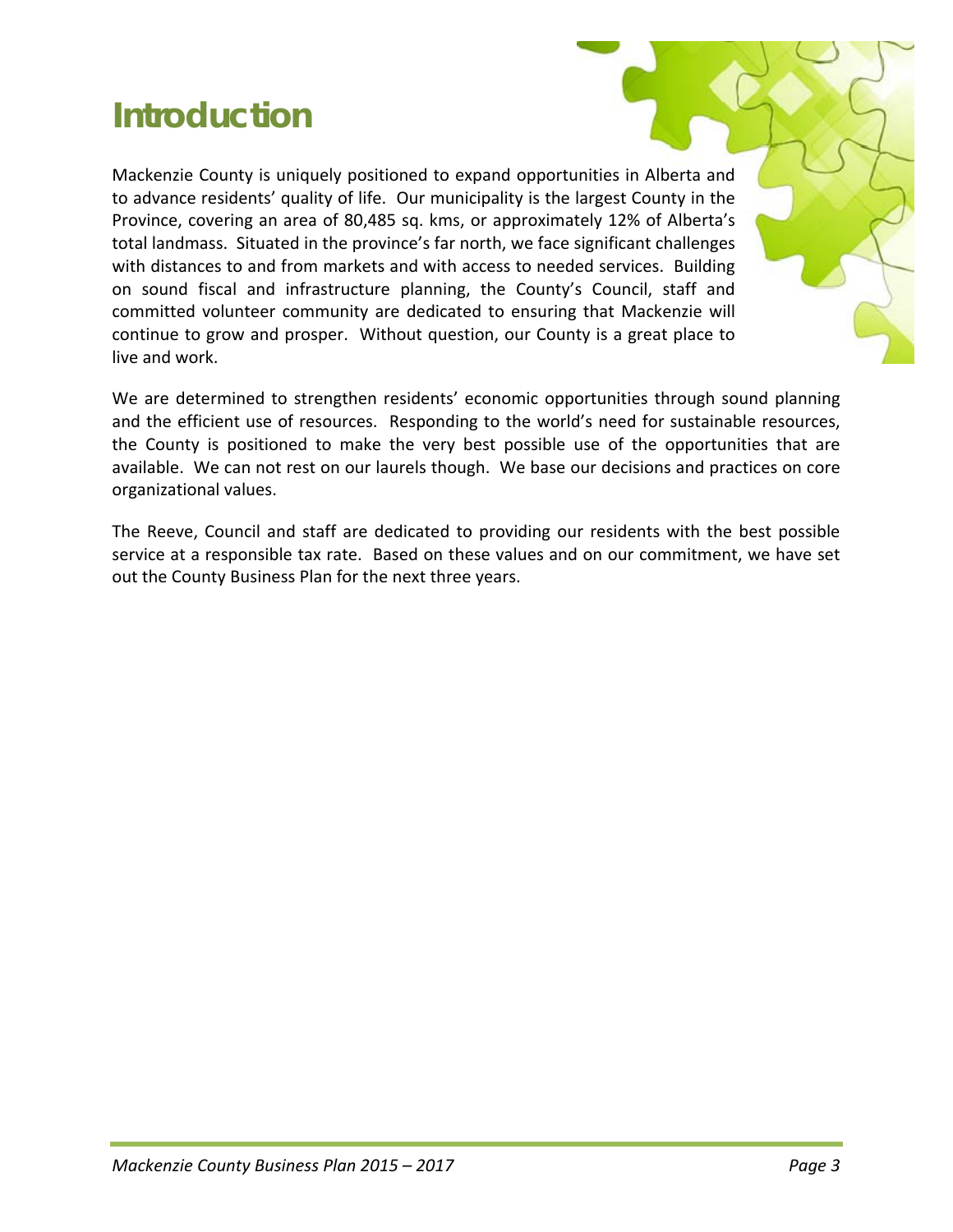# **Message from the Reeve and Council**

*To Our Residents of Today and Tomorrow:*

The culmination of Mackenzie County's in‐depth Community Sustainability Planning process was an Action Plan that charts its course for long‐term sustainability. Council and staff undertook this process in partnership with our citizens. We, the Council for Mackenzie County, take great pride in presenting our 2015‐2017 Business Plan; a three‐year plan that outlines the first steps necessary to achieve our citizen's hopes and dreams for the County. As we implement our Business Plan, we are confident that our County will continue to be a great place to live and work and to have experienced and responsible leaders who work well together.

Mackenzie County Council

Reeve Bill Neufeld **Base Communist Communist Communist Communist Communist Communist Communist Communist Communist Communist Communist Communist Communist Communist Communist Communist Communist Communist Communist Communi** 

Councillor Josh Knelsen Councillor Peter F. Braun

Councillor John W. Driedger Councillor Elmer Derksen

Councillor Eric Jorgensen Councillor Ricky Paul

Councillor Jacquie Bateman Councillor Lisa Wardley

Joulia Whittleton Chief Administrative Officer

Adopted by Council: February 10, 2015

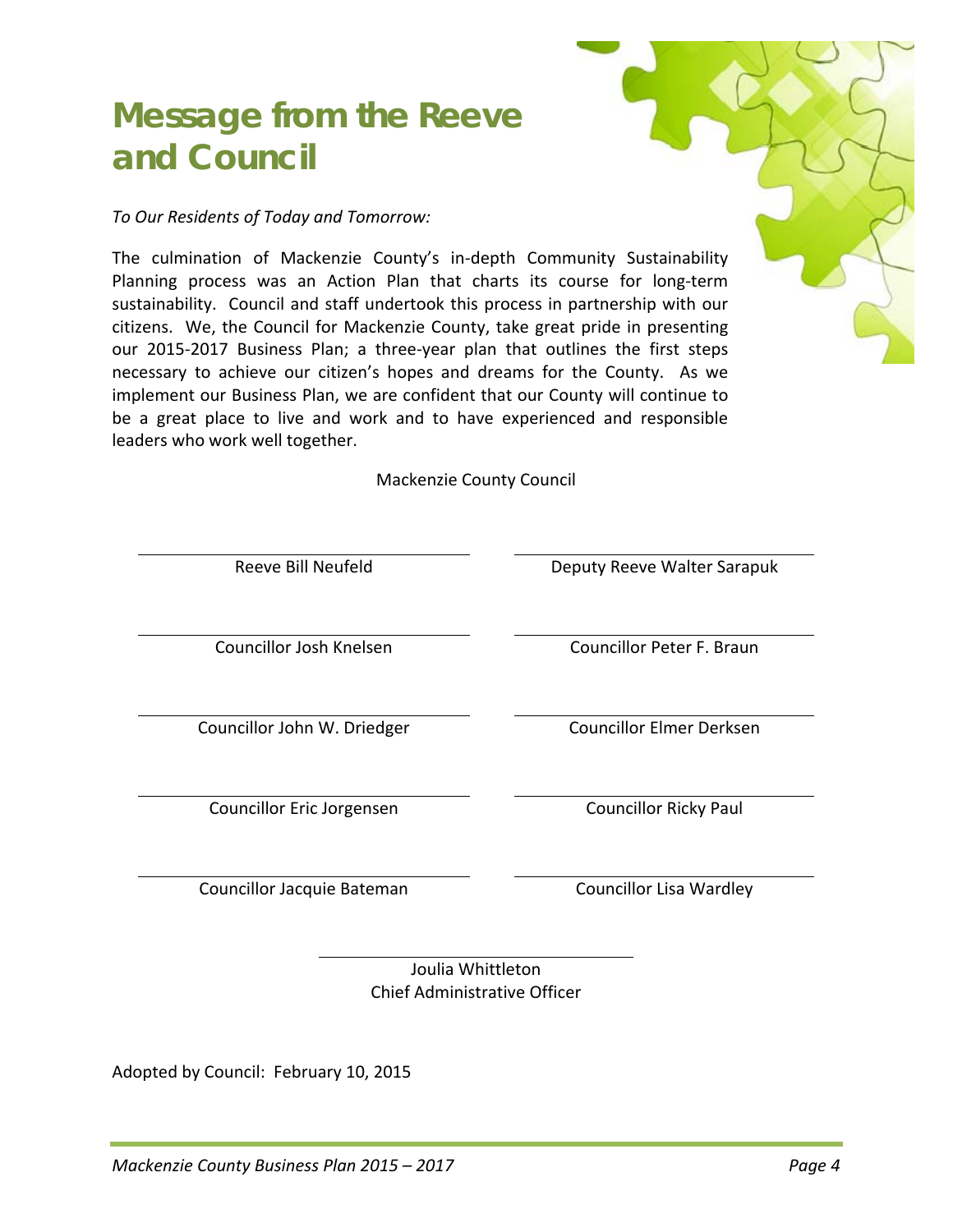# **Vision, Mission, Organizational Values**

### *Our Vision is...*

An enhanced quality of life, choices in community opportunities and healthy economic climate.

### *Our Mission is...*

Through the effective use of resources, provide a reasonable and equitable level of service and endeavor to create a sustainable economic climate.

### *Our Organizational Values are...*

Efficient, fiscally responsible organization that is sincere and approachable, treats people with respect and maintains a high degree of integrity.

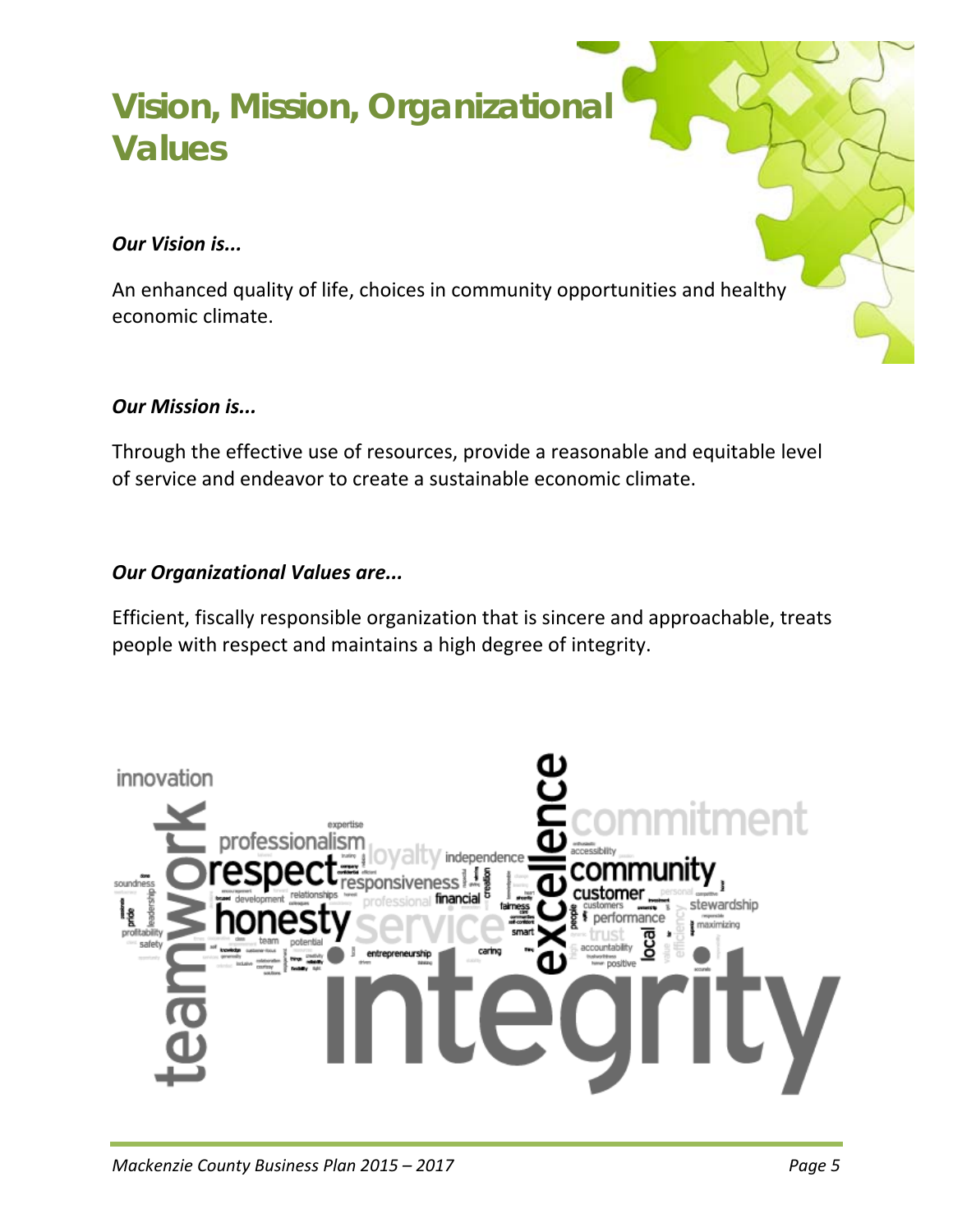# **Setting the Stage**

Our County has a vast and diverse landscape that includes Alberta's largest river and its largest free roaming buffalo herd.

Our residents understand the challenges of maintaining the natural environment. Our residents take pride in building a wonderful place to live, work and raise a family.

Our services are provided from facilities located in Zama, La Crete, Fort Vermilion and the communities of Blue Hills, Buffalo Head, Rocky Lane and the Town of High Level.

Our parks and community facilities reflect an enhanced quality of life making Mackenzie County a leader in sustainable approaches to ensuring that our resources are environmentally and fiscally responsibly accessed.

Our plan is to strengthen our approaches to sustainable development.

| <b>Mackenzie County Area</b>            | 7,761,580 hectares                 |
|-----------------------------------------|------------------------------------|
| <b>Population (2011 Federal Census)</b> | 10,927                             |
| <b>Number of Hamlets</b>                | 3 (Fort Vermilion, La Crete, Zama) |
| <b>Number of Dwelling Units</b>         | 3,203                              |
| Length of Roads                         | 1,891.62 kilometers                |
| <b>Length of Water Mains</b>            | 152.70 kilometers                  |
| <b>Length of Wastewater Mains</b>       | 66.67 kilometers                   |
| <b>Length of Stormwater Drains</b>      | 10.09 kilometers                   |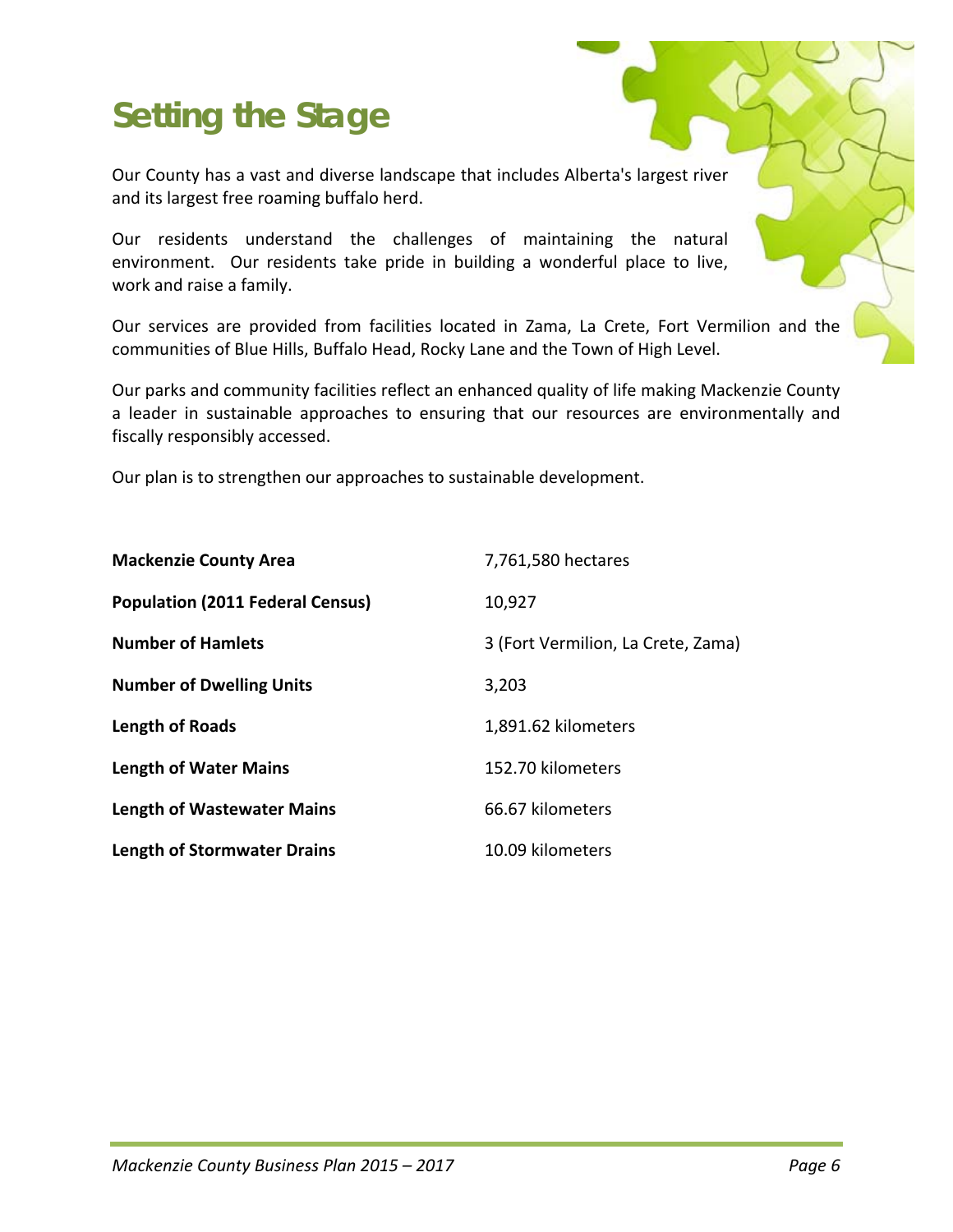# **Our Community Characteristics**

|                                                  | Mackenzie County |       |        | Alberta   |           |           |
|--------------------------------------------------|------------------|-------|--------|-----------|-----------|-----------|
|                                                  | <b>Total</b>     | Male  | Female | Total     | Male      | Female    |
| Population                                       |                  |       |        |           |           |           |
| 0-19 years (46%)                                 | 5,025            | 2,600 | 2,430  | 922,995   | 473,150   | 449,850   |
| 20-54 years (41.6%)                              | 4,545            | 2,255 | 2,295  | 1,900,590 | 960,825   | 939,775   |
| 55 + years (12.4%)                               | 1,345            | 685   | 680    | 821,670   | 393,845   | 427,815   |
| <b>Total</b>                                     | 10,930           | 5,535 | 5,535  | 3,645,260 | 1,827,815 | 1,817,440 |
| Median years                                     | 22.6             | 21.9  | 23.3   | 36.5      | 35.9      | 37.1      |
| Immigration                                      |                  |       |        |           |           |           |
| Non-immigrants                                   | 9,830            | 4,980 | 4,850  | 2,864,240 | 1,449,740 | 1,414,500 |
| immigrants                                       | 935              | 510   | 425    | 644,115   | 313,170   | 330,940   |
| Before 2001                                      | 425              | 240   | 190    | 386,885   | 187,415   | 199,465   |
| 2001 to 2006                                     | 345              | 195   | 155    | 113,060   | 56,395    | 56,660    |
| 2006 to 2011                                     | 165              | 70    | 95     | 144,170   | 69,360    | 74,815    |
| Non-Permanent residents                          | 45               | 20    | 25     | 59,620    | 30,756    | 28,855    |
| Language                                         |                  |       |        |           |           |           |
| Total population                                 | 10,900           | 5,520 | 5,380  | 3,610,185 | 1,811,450 | 1,798,730 |
| English only                                     | 3225             | 1640  | 1585   | 2,780,200 | 1,405,655 | 1,374,545 |
| French only                                      | 50               | 25    | 25     | 68,545    | 35,355    | 33,195    |
| English and French                               | 0                | 0     | 0      | 49,970    | 24,210    | 25,760    |
| Other Language(s)                                | 7315             | 3695  | 3620   | 698,930   | 340,125   | 358,805   |
| <b>Aboriginal Population</b>                     |                  |       |        |           |           |           |
| households by Aboriginal                         |                  |       |        |           |           |           |
| ancestry                                         | 10,815           | 5,510 | 5,305  | 3,567,975 | 1,793,675 | 1,774,300 |
| Aboriginal identity population                   | 800              | 365   | 430    | 220,695   | 108,295   | 112,400   |
| Non - Aboriginal identity populati               | 10,015           | 5,140 | 4,875  | 3,347,280 | 1,793,675 | 1,774,300 |
| As % of total population                         | 8%               | 7%    | 8.8%   | 6.5%      | 6%        | 6.3%      |
| Religion (2001)                                  |                  |       |        |           |           |           |
| Total                                            | 10,815           | 5,510 | 5,310  | 3,567,975 | 1,793,675 | 1,774,300 |
| Protestant                                       | 8,515            | 4,330 | 4,185  | 541,520   | 260,440   | 281,075   |
| Catholics                                        | 770              | 340   | 430    | 866,305   | 422,160   | 44,145    |
| No Religion                                      | 785              | 460   | 320    | 1,126,130 | 618,330   | 507,800   |
| Mobility Status (where people lived 5 years ago) |                  |       |        |           |           |           |
| Total 5 years +                                  | 9,295            | 4,655 | 4,640  | 3,324,205 | 1,668,830 | 1,655,375 |
| Non-Movers                                       | 7,080            | 3,575 | 3,505  | 2,985,105 | 1,496,890 | 1,488,215 |
| Movers                                           | 2,215            | 1,085 | 1,135  | 1,830,575 | 912,005   | 918,575   |
| Non-migrants                                     | 1,630            | 825   | 805    | 793,470   | 402,170   | 391,300   |
| Migrants                                         | 590              | 260   | 330    | 700,160   | 354,660   | 345,500   |
| <b>External Migrants</b>                         | 225              | 65    | 160    | 162,705   | 81,070    | 81,635    |
| Intraprovincial migrants                         | 185              | 90    | 95     | 321,605   | 161,280   | 160,325   |
| Interpovincial migrants                          | 180              | 105   | 70     | 215,850   | 112,310   | 103,540   |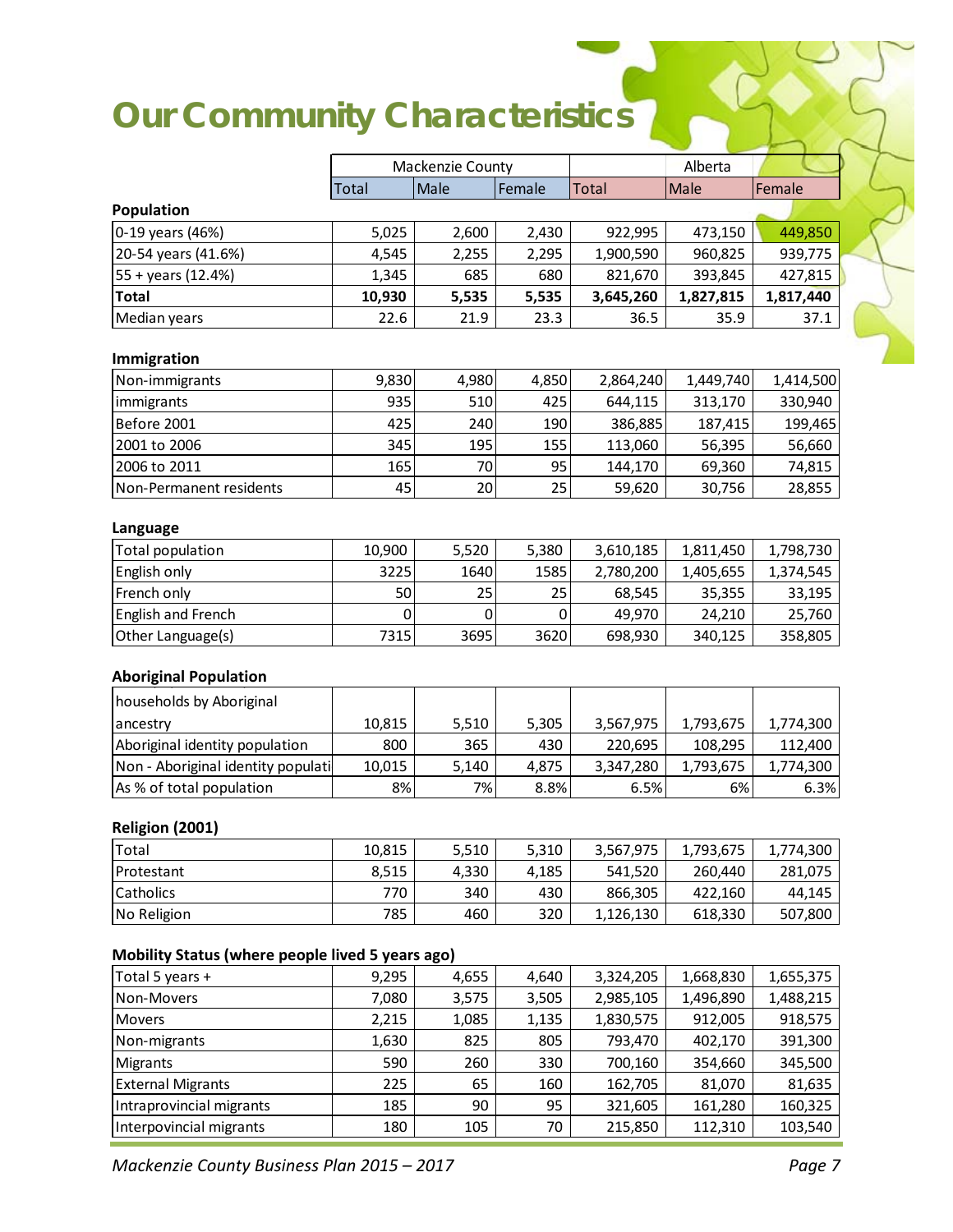|                                      |              | Mackenzie County |        |              | Alberta   |           |
|--------------------------------------|--------------|------------------|--------|--------------|-----------|-----------|
|                                      | <b>Total</b> | Male             | Female | <b>Total</b> | Male      | Female    |
| <b>Employment</b>                    |              |                  |        |              |           |           |
| Total population 15 years and        |              |                  |        |              |           |           |
| over                                 | 6,990        | 3,505            | 480    | 2,888,735    | 1,445,815 | 1,442,920 |
| In the labour force                  | 4,435        | 2,750            | 1,690  | 2,115,640    | 1,143,840 | 971,800   |
| Employed                             | 4,075        | 2,525            | 1,550  | 1,993,225    | 1,078,370 | 914,855   |
| Unemployed                           | 365          | 230              | 140    | 122,415      | 65,470    | 56,945    |
| Not in the labour force              | 2,545        | 755              | 1,795  | 773,095      | 301,975   | 471,120   |
| <b>Unemployment Rate</b>             | 5.8%         | 5.7%             | 5.9%   | 8.2%         | 8.4%      | 8.3%      |
| <b>Industry</b>                      |              |                  |        |              |           |           |
| Total labour force population        |              |                  |        |              |           |           |
| aged 15 years and over               | 4,440        | 2,755            | 1,690  | 2,115,640    | 1,143,840 | 971,795   |
| Agriculture, forestry, fishing and h | 920          | 735              | 185    | 61,165       | 41,465    | 19,700    |
| Construction                         | 560          | 505              | 55     | 195,905      | 166,270   | 29,635    |
| Manufacturing                        | 360          | 310              | 50     | 123,465      | 93,895    | 29,570    |
| Wholesale trade                      | 75           | 50               | 15     | 89,000       | 63,590    | 25,415    |
| Retail trade                         | 565          | 185              | 380    | 229,225      | 104,725   | 124,500   |
| Finance and insurance                | 100          | 50               | 50     | 68,760       | 24,355    | 44,410    |
| Health care and social assistance    | 325          | 65               | 260    | 206,695      | 33,030    | 173,665   |
| <b>Education services</b>            | 365          | 135              | 235    | 141,550      | 44,045    | 97,505    |
| Other services                       | 155          | 105              | 50     | 101,275      | 49,330    | 51,950    |
|                                      |              |                  |        |              |           |           |
| <b>Education</b>                     |              |                  |        |              |           |           |
| Total population aged 15 years       |              |                  |        |              |           |           |
| and over                             | 6,990        | 3,505            | 3,480  | 2,888,735    | 1,445,820 | 1,442,920 |
| No certificate, diploma or           |              |                  |        |              |           |           |
| degree                               | 4,560        | 2,420            | 2,145  | 550,465      | 283,115   | 267,350   |
| High school diploma or               |              |                  |        |              |           |           |
| equivalent                           | 1,240        | 385              | 860    | 764,390      | 365,625   | 398,765   |
| Apprenticeship or trades             |              |                  |        |              |           |           |
| certificate or diploma               | 425          | 335              | 85     | 318,280      | 233,190   | 85,095    |
| College, CEGEP or other non-         |              |                  |        |              |           |           |
| university certificate or diploma    | 490          | 235              | 255    | 530,100      | 225,215   | 304,885   |
| University certificate or diploma    |              |                  |        |              |           |           |
| below bachelor level                 | 40           | 10               | 30     | 122,465      | 51,345    | 71,120    |
| University certificate, diploma or   |              |                  |        |              |           |           |
| degree above bachelor level          | 80           | 50               | 30     | 603,040      | 287,335   | 315,705   |
| Total population aged 25 to 64       |              |                  |        |              |           |           |
| years by highest certificate,        |              |                  |        |              |           |           |
| diploma or degree                    | 4,485        | 2,235            | 2,250  | 2,035,330    | 1,023,280 | 1,012,055 |
| Income                               |              |                  |        |              |           |           |
| Persons 15 years and over with       |              |                  |        |              |           |           |
| income                               | 6,985        | 3,505            | 3,480  | 2,888,740    | 1,445,820 | 1,442,915 |
| Median after -tax income             |              |                  |        |              |           |           |
| income                               | 25,578       | 36,689           | 14,959 | 32,847       | 41,012    | 25,889    |
| Average after - tax income           | 31,403       | 42,376           | 20,257 | 41,962       | 51,587    | 32,179    |

Source: Statistics Canada 2011 Census

LAY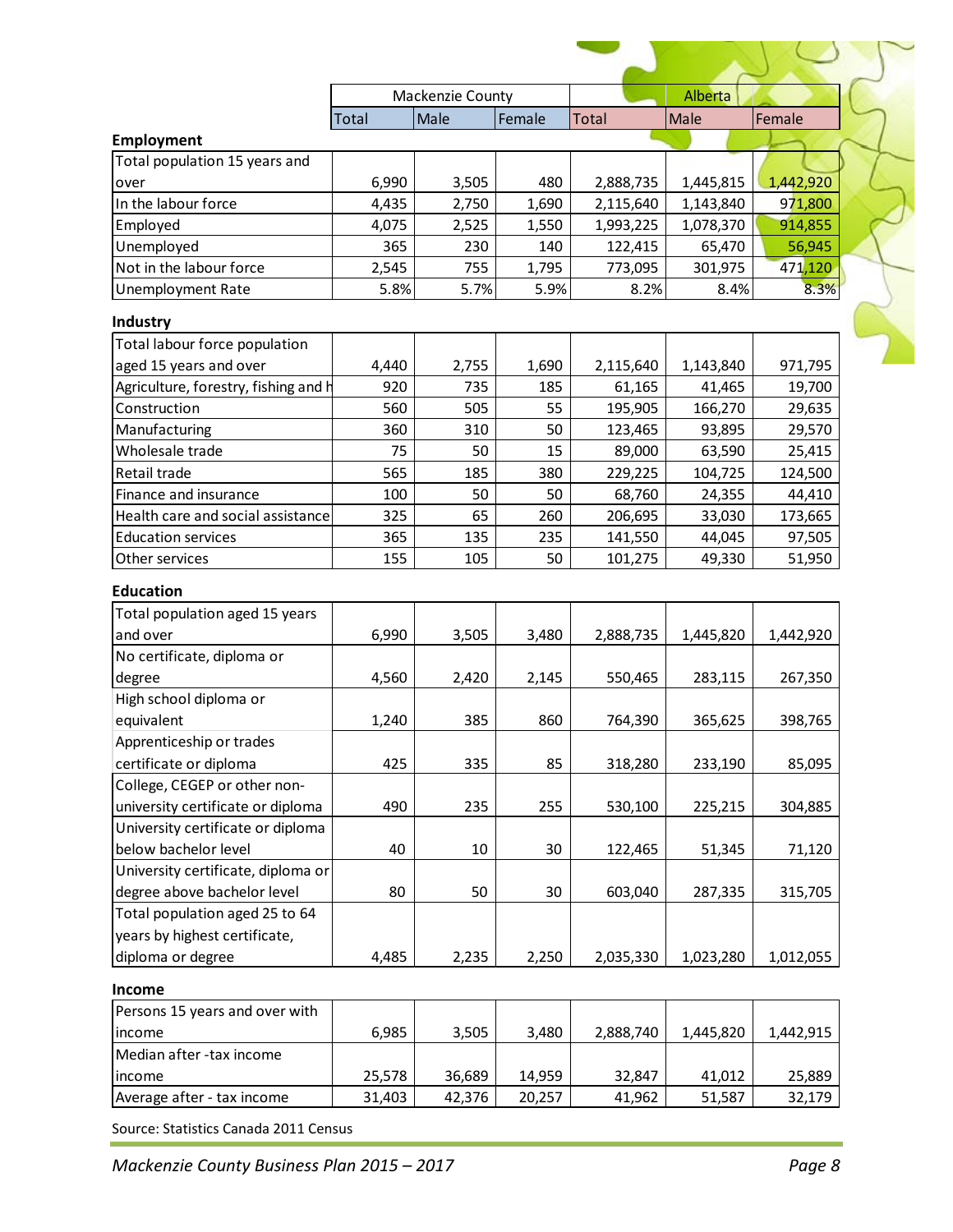# **Strategic Directives**

Council recognized strategic directives for Mackenzie County's five core activity areas. These will be reviewed annually and may be periodically updated by Council to reflect the community needs and environment as these evolve.



### **GOVERNANCE AND LEADERSHIP**

*Mackenzie County Council will provide responsible leadership and good government for our communities.*



### **COMMUNITY INFRASTRUCTURE AND MUNICIPAL SERVICES**

*Mackenzie County Council will ensure that our infrastructure continues to be renewed in a fiscally responsible manner and that our municipal services encourage innovation and cost effectiveness.*



### **SOCIAL AND CULTURAL VIBRANCY**

*Mackenzie County Council will strive to ensure that Mackenzie County is a great place to live, work and raise a family.*



### **ENVIRONMENTAL STEWARDSHIP**

*Our County will reflect our residents by ensuring that planning proceeds within an environmentally sustainable framework that is innovative and fiscally responsible.*



### **ECONOMIC DEVELOPMENT**

*Mackenzie County will adopt policies that encourage investment and opportunity while balancing the requirement to preserve and maintain playgrounds and community open spaces for our residents in our hamlets and the County as a whole.*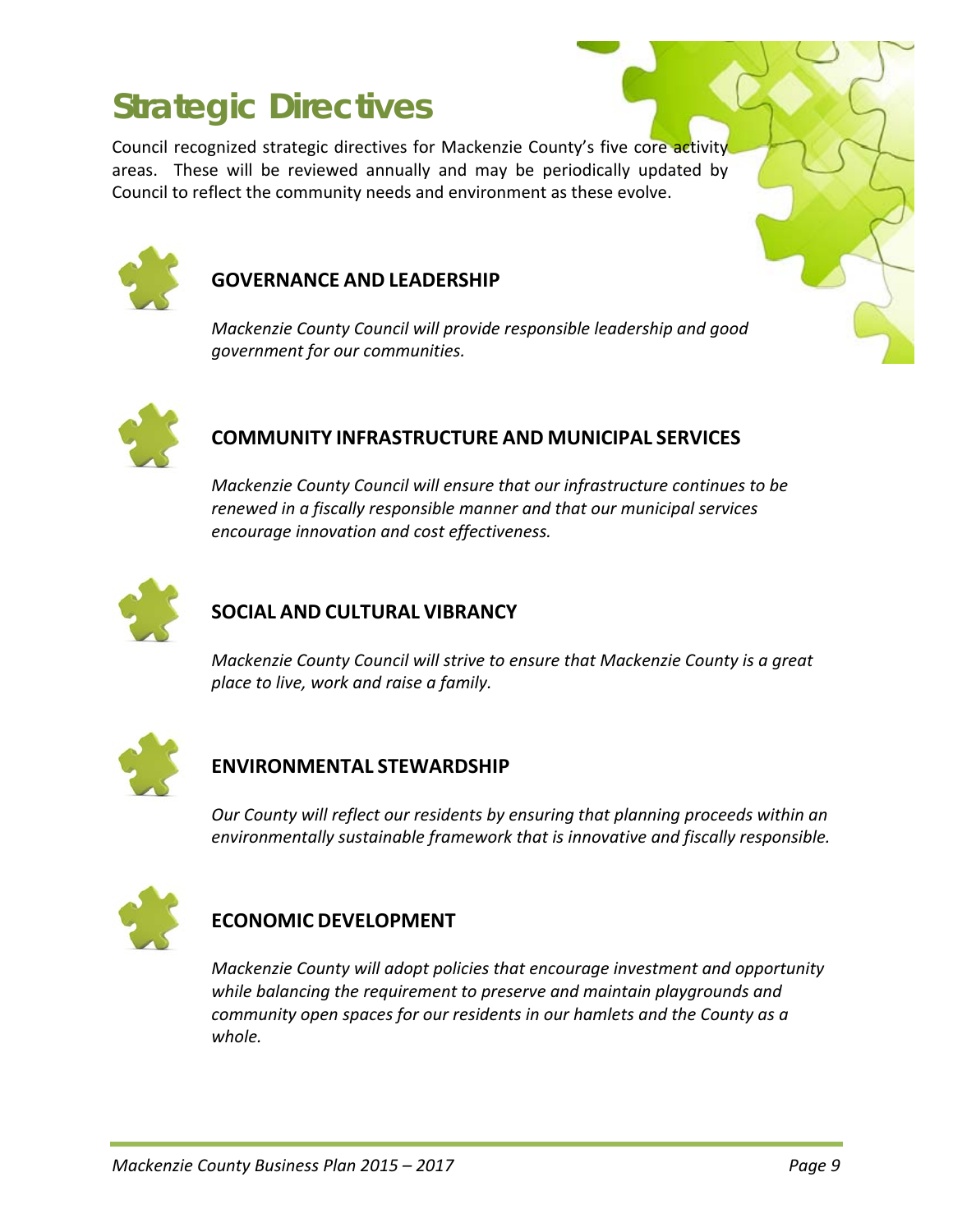### **CORE ACTIVITY 1 – GOVERNANCE AND LEADERSHIP**

### *Mackenzie County Council will provide responsible leadership and good government for our communities.*

### **Strategic Objective 1 – Involves a Fiscal Program That:**

- $\triangleright$  Reflects Council's direction and is completed prior to the start of the budget year
- $\triangleright$  Follows sound fiscal management practices
- $\triangleright$  Ensures that effective policies are implemented
- $\triangleright$  Provides the County with visionary direction
- $\triangleright$  Produces results that will be measured by annual publication of an updated Three-year Business Plan and reports on short‐term strategic priorities

#### **Strategic Objective 2 – Involves Relationships That:**

 $\triangleright$  Strengthen regional opportunities, foster innovation and encourage sustainable programs and services through effective and responsible intermunicipal agreements and protocols with neighbouring municipalities and First Nations

#### **Strategic Objective 3 – Involves a Communications Program That:**

- $\triangleright$  Encourages citizen engagement
- $\triangleright$  Provides timely information on County programs and services to residents

#### **Council identified the following at their January 2015 strategic planning session:**

What Works Well?

- Round table discussion (Committee of the Whole meetings) and the ability to openly discuss issues
- Access to the Chief Administrative Officer
- Transparency
- Ratepayer meetings
- Keeping positive attitudes
- County Image
- Diversity and balance in the group
- Maintaining our services having effective policies
- Council support in road maintenance
- Professionalism of our personnel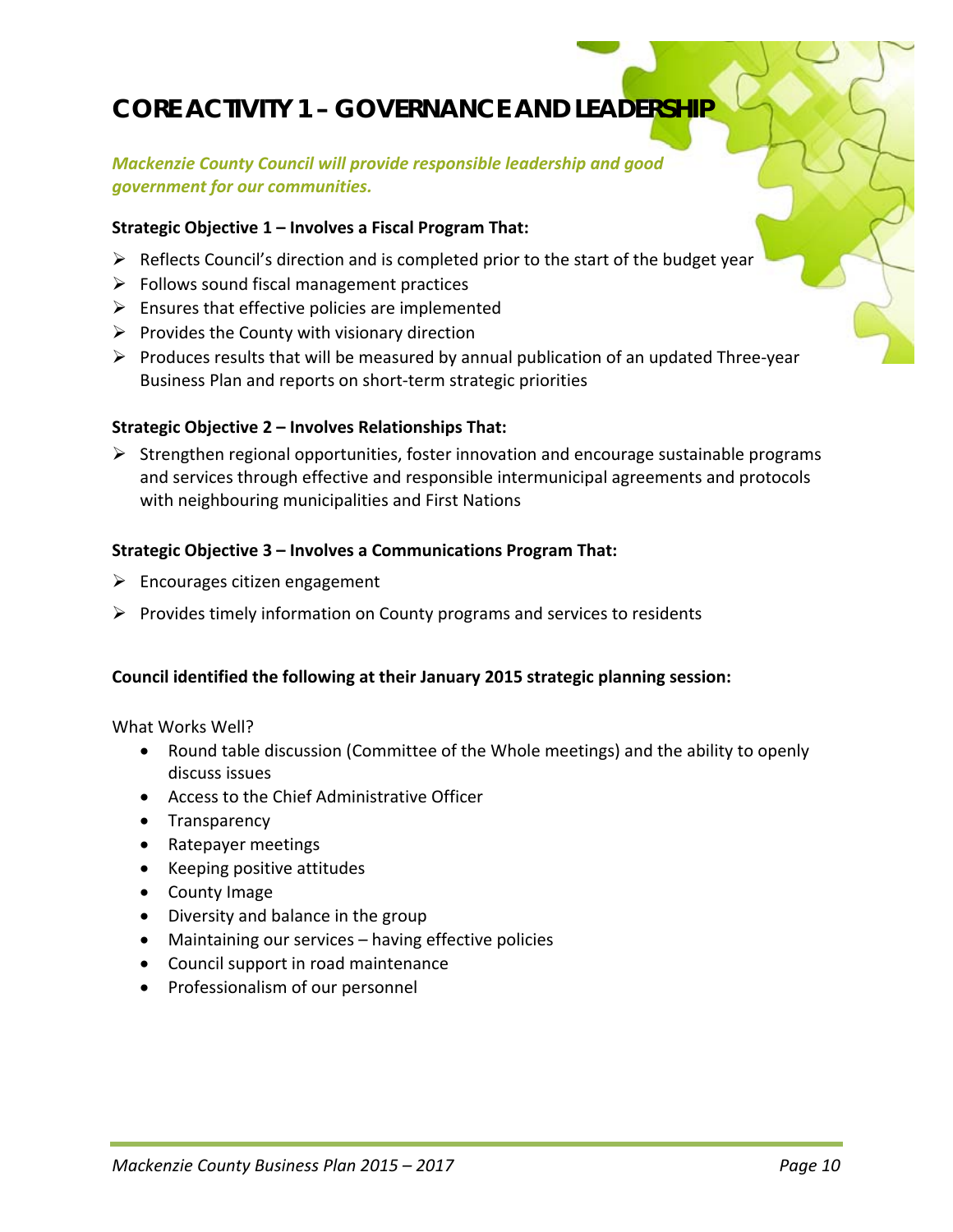### **CORE ACTIVITY 1 – GOVERNANCE AND LEADERSHIP CONT'D**

What Requires Attention?

- Annual ratepayer surveys
- Ratepayer education
- Employee education (about municipal business)
- Changes to ratepayer meetings:
	- o Shorten the audited financial statements presentation
	- o Change the format to increase attendance
	- o Move to a more informal "open house" format and invite fire departments, recreation boards, FCSS, etc. to set up information booths.
- More reporting on external boards and committees (where we have appointed councillors)
- Inter-municipal not following through with commitments (having timely meetings)
- Tri-county meetings How often should meetings be held? Possibly hold the meeting on the first day of the AAMDC Convention.
- **•** First Nation relationships
- Enforcement
- Council should show more appreciation for staff, councillors are too quick to criticize

Emerging Trends

- Municipal Government Act review
- Reduction in provincial and federal fund transfers (grant funding)
- Continuing pressure to do more with less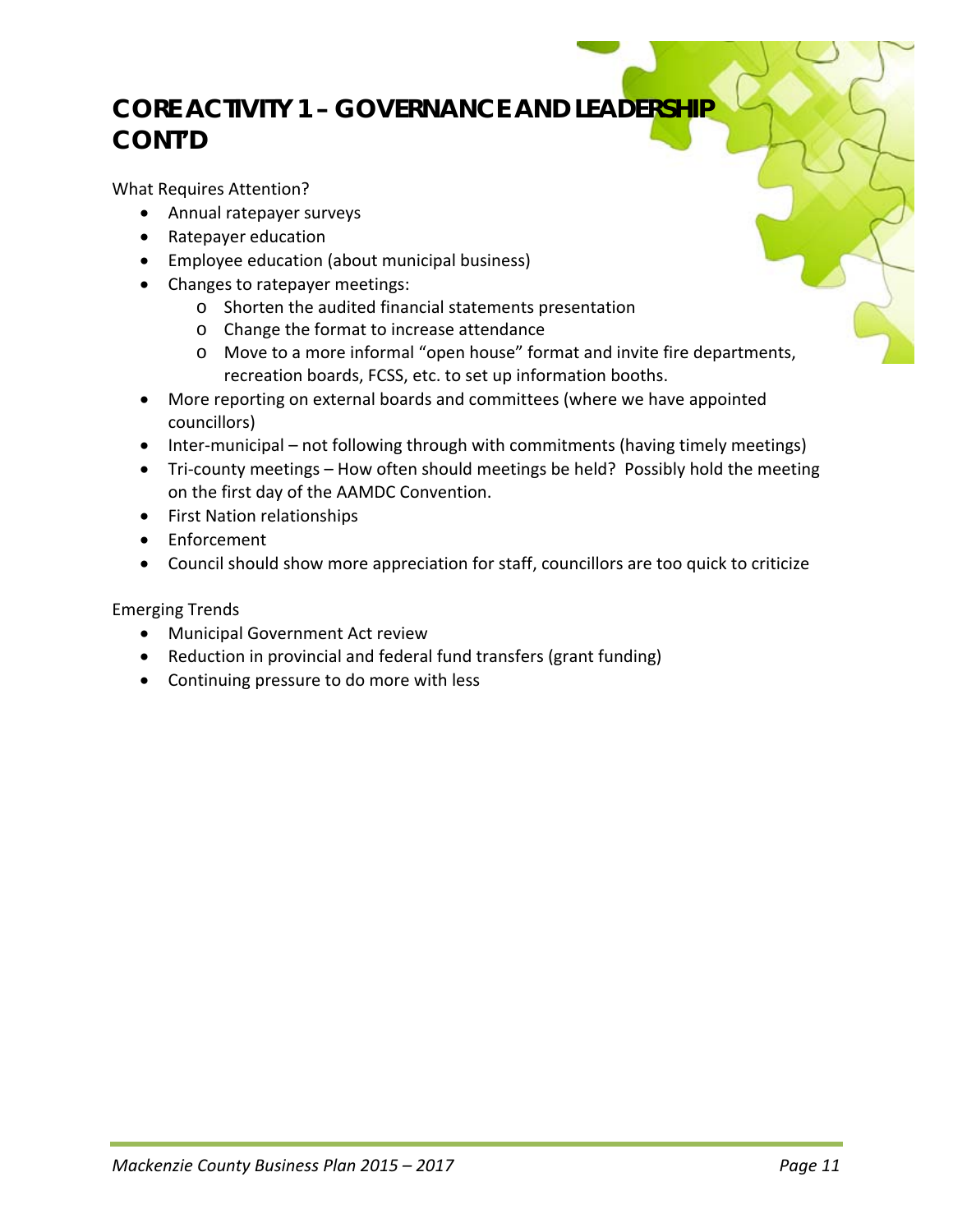### **GOVERNANCE AND LEADERSHIP – STRATEGIC PRIORITIES**

The following strategic priorities (key results areas) have been identified by Council for Governance and Leadership Activity in order to achieve the strategic objectives (listed in priority order):

- **1. Ratepayer Engagement** *(2015)*
- **2. Regional Relationships** *(2015)*
- 3. Provincial Government Relationships *(ADVOCACY)*
- *4.* **Fiscal Responsibility** *(2015)*
- 5. Strategic Planning (January 2016)
- 6. Commitment to Multi‐Year Budgeting (Fall 2015)

| <b>Priority - What does</b><br>our success look like?                                                                                                                                                    | <b>Stakeholders</b>                                                                                               | Actions: Who, When, How                                                                                                                                                                                                                                                                                                                                                                                                          |
|----------------------------------------------------------------------------------------------------------------------------------------------------------------------------------------------------------|-------------------------------------------------------------------------------------------------------------------|----------------------------------------------------------------------------------------------------------------------------------------------------------------------------------------------------------------------------------------------------------------------------------------------------------------------------------------------------------------------------------------------------------------------------------|
| <b>Ratepayer Engagement</b>                                                                                                                                                                              | Council                                                                                                           | Undertake ratepayer survey - June 2015 (ADM)                                                                                                                                                                                                                                                                                                                                                                                     |
| Engaged and informed<br>ratepayers                                                                                                                                                                       | Administration<br><b>Fire Departments</b><br>Engage the outside Non-<br>Profit Groups and<br>Agencies             | Develop a follow-up procedure for survey results<br>- June 2015 (ADM)<br>Introduce 2015 - 2017 Business Plan - June<br>2015 Ratepayer meetings (ADM)<br>"Open House" concept for the ratepayer<br>meetings (invite non-profit groups, government<br>departments, fire departments, etc.) (ADM)                                                                                                                                   |
| <b>Regional Relationships</b><br>Create synergies with<br>regional partners for<br>advancement of the<br>Region                                                                                          | Council<br>Administration<br>Neighbouring<br>government bodies<br>(municipalities, First<br>Nations, Métis, etc.) | Appoint councillors to liaise with First Nations -<br>March 2015 (CNCL)<br>Initiate an informal "meet and greet" with First<br>Nations (CNCL)<br>Follow through Inter-Municipal Protocols (with<br>Towns of High Level and Rainbow Lake) -<br>Ongoing (CNCL &ADM)<br>By-annual tri-county meetings (Spring 2015<br>AAMD&C Convention) (CNCL)<br>Complete Regional Sustainability Study (in<br>partnership with the Towns) (CNCL) |
| <b>Fiscal Responsibility</b><br>Long term financially<br>sustainable and<br>responsible municipality<br>(how do we pay for the<br>services and assets we<br>have now and those we<br>need in the future) | Council<br>Administration<br><b>Finance Committee</b>                                                             | Mill rate discussion and establish a policy for<br>funding long-term - June 2015 (CNCL)<br>Completion of Multi-Year Capital Plan -<br>September 2015 (CNCL & ADM)<br>Review of self-generating revenue streams<br>(non-traditional municipal revenue streams)<br>(CNCL & ADM)                                                                                                                                                    |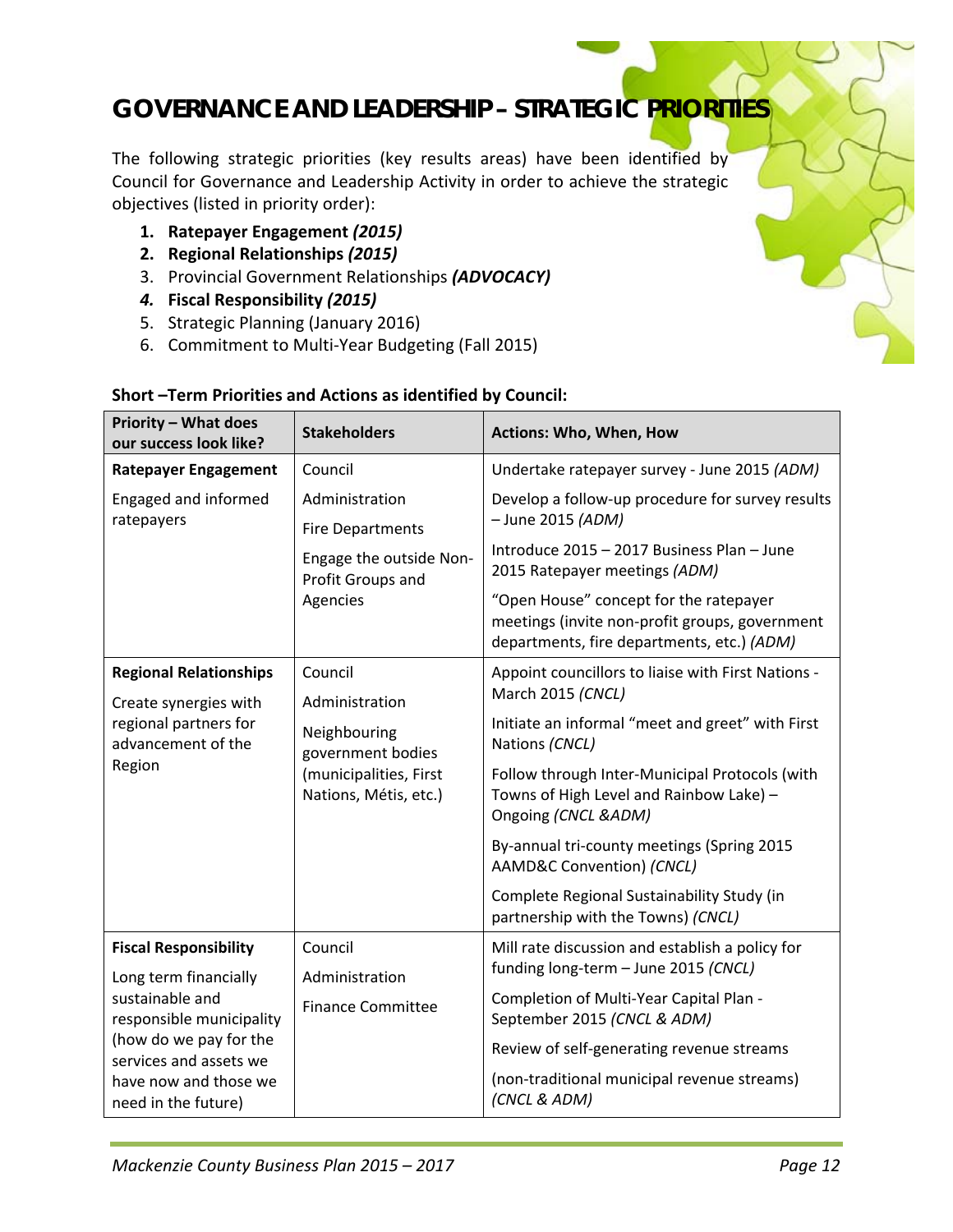### **CORE ACTIVITY 2 – COMMUNITY INFRASTRUCTURE AND MUNICIPAL SERVICES**

*"We will ensure that our infrastructure continues to be renewed in a fiscally responsible manner and that our municipal services encourage innovation and cost effectiveness."*

### **Strategic Objectives for Community Infrastructure and Municipal Services**

- $\triangleright$  Recreation facilities and services consistent with local, cultural needs are available in each community
- $\triangleright$  High quality utility services
- $\triangleright$  Effective enterprise risk management
- $\triangleright$  Optimal staffing to plan for and maintain local infrastructure

### **Council identified the following at their January 2015 strategic planning session:**

What works well?

- Existing parks access
- Volunteers support
- Ongoing development and improvement of available activities or sites (Tompkins Campground, Machesis Lake Horse Camp area, Rocky Lane Agricultural Grounds, La Crete Agricultural Grounds, Fort Vermilion Rodeo Grounds)
- Municipal services are good overall
- We have good mutual aid agreements
- Our emergency preparedness has improved
- Inter-municipal agreement with High Level provides support for services provided by the Town and accessed by our residents
- We have good personnel

What requires attention?

- Further development or improvement of municipal campground sites (Wadlin Lake, Peace River/Bridge Campsite, Hutch & Machesis Lakes)
- Wilderness trails development need to develop a policy (West La Crete, Machesis, Tall Cree & Fort Vermilion areas)
- We do not have reciprocal agreements for recreational activities opportunities (potential partners: First Nations, Fort Vermilion School Division)
- We need to encourage local teachers to participate on the local recreation boards
- Potable water services to our rural residents (direct or by establishing rural truck fill points for potable water)
- Explore additional regional partnerships for municipal services where feasible
- Staff retention
- Gravel prospecting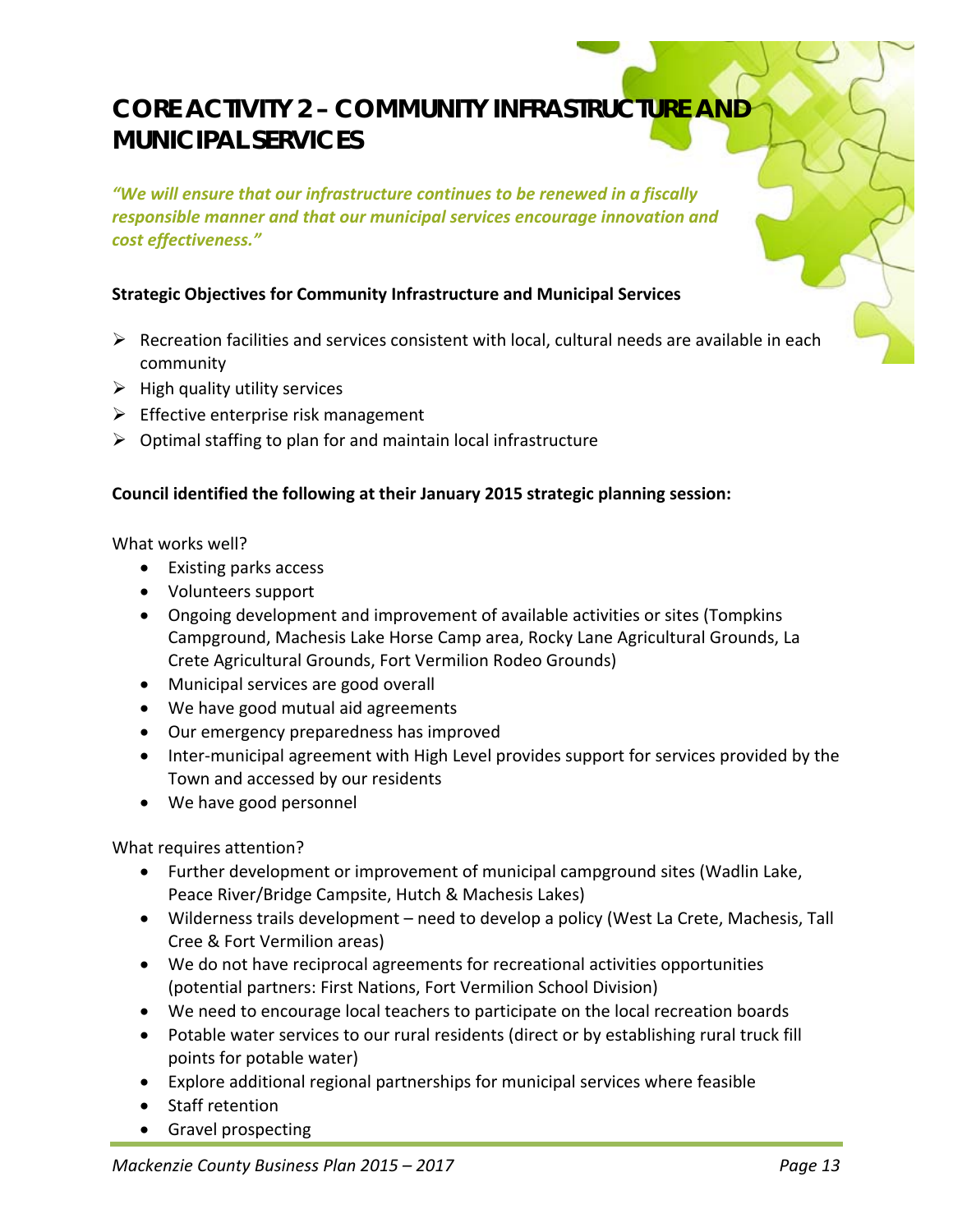### **COMMUNITY INFRASTRUCTURE AND MUNICIPAL SERVICES – STRATEGIC PRIORITIES**

The following strategic priorities (key results areas) have been identified by Council for Community Infrastructure and Municipal Services Activity in order to achieve the strategic objectives (listed in priority order):

- **1. Potable water availability and related infrastructure** *(2015)*
- **2. Campgrounds expansion and new boat docks** *(2015)*
- 3. Fiscally responsible multi‐year capital program (including bridges)
- 4. Gravel exploration (resources)
- 5. Improvement of recreational facilities (financing, operations, upgrades)
- 6. Airport services need for long‐term plan
- 7. Walking trails expansion (municipal)
- 8. Employee retention and recruitment strategy (municipal)
- 9. Expansion of rural road network
- 10. Risk Management Plan
- 11. Update Disaster Emergency Response Plan (regional)

| Priority - What does our success<br>look like?                                                                                                                | <b>Stakeholders</b>                                                                                                                        | <b>Actions: Who, When, How</b>                                                                                                                                                                                                                                                                                                                                                                                         |
|---------------------------------------------------------------------------------------------------------------------------------------------------------------|--------------------------------------------------------------------------------------------------------------------------------------------|------------------------------------------------------------------------------------------------------------------------------------------------------------------------------------------------------------------------------------------------------------------------------------------------------------------------------------------------------------------------------------------------------------------------|
| Potable water availability and<br>related infrastructure<br>Quality potable water service to<br>all rural ratepayers                                          | Hire a consultant<br>Council<br>Administration                                                                                             | Complete Comprehensive Water Study -<br>June 2015 (CNCL & ADM)<br>Establish a Tactical Plan (utilizing the<br>Comprehensive Water Study results;<br>funding sources) (ADM)                                                                                                                                                                                                                                             |
| <b>Campgrounds expansion and</b><br>new boat docks<br>Mackenzie County will have<br>attractive and modern<br>campground systems with<br>sufficient boat docks | Council<br><b>Community Services</b><br>Committee<br>Administration<br>Partnerships (Hutch Lake<br>cottage area; individual<br>developers) | Identify areas for expansion and<br>additional boat dock areas (short term<br>and long term -Spring 2015 (Community<br>Services Committee & ADM)<br>Develop a Tactical Plan (obtaining<br>leases, developing expansion plans,<br>seeking funding or funding partners) -<br>2016 (ADM)<br>Establish a policy allowing people to<br>develop a site in exchange for multi-year<br>lease for the site - Spring 2015 (CNCL) |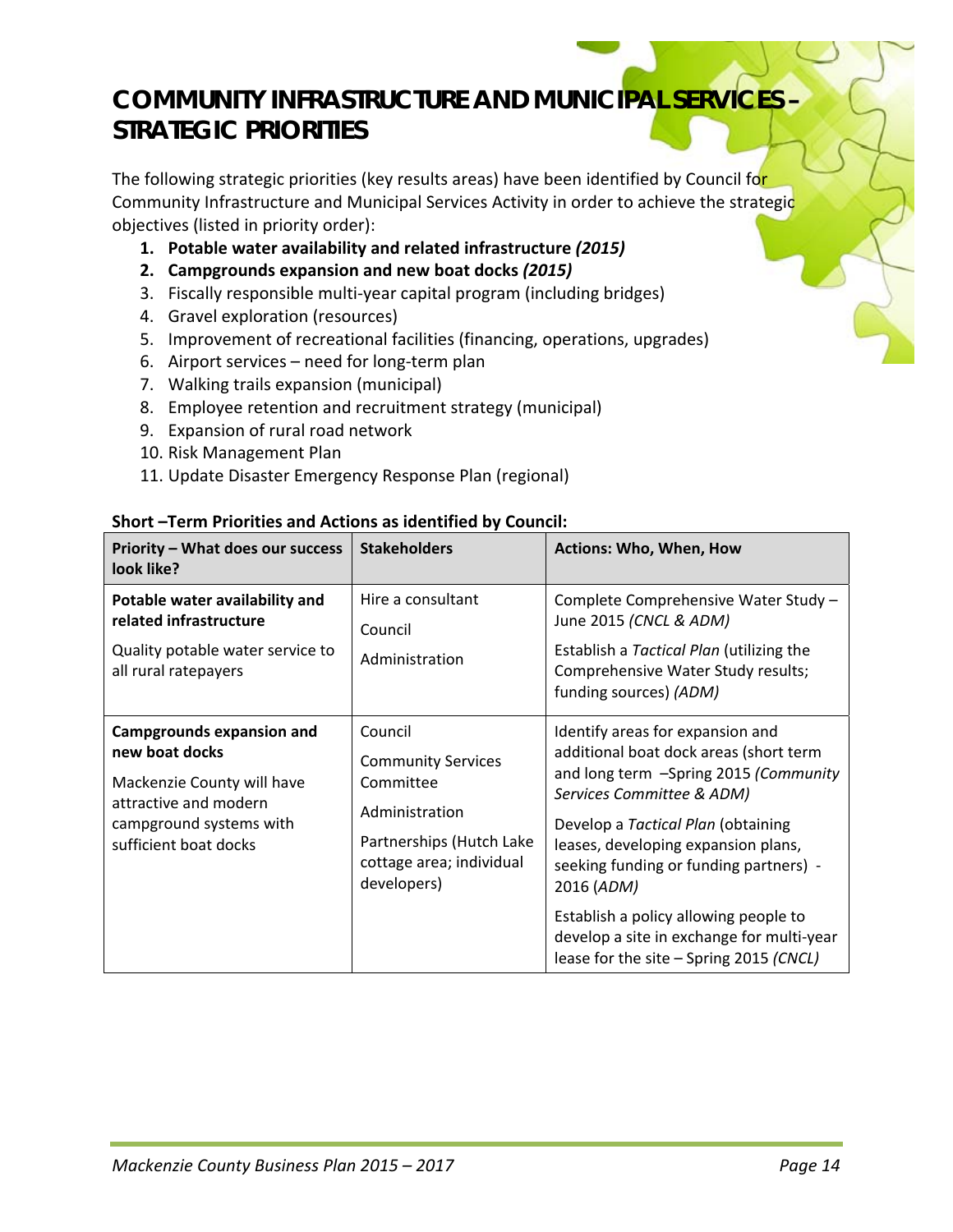### **CORE ACTIVITY 3 – SOCIAL AND CULTURAL VIBRANCY**

### *"We will strive to ensure that Mackenzie County is a great place to live, work and raise a family."*

### **Strategic Objectives for Social and Cultural Vibrancy**

- $\triangleright$  Hamlets that host a concentration of activities in one strategic location
- $\triangleright$  Distinctive and thriving cultures that are linked by common broad economic and environmental conditions
- $\triangleright$  County and First Nation governments that share a common vision while maintaining cultural autonomy and harmonizing economic pursuits
- Infrastructure capacity that keeps pace with growth and that is planned in a manner that increases the likelihood of sustainability

### **Council identified the following at their January 2015 strategic planning session:**

What works well?

- Community events (Agricultural Fair, Farmers Day, Heritage Days, etc.)
- County's continuing support for non‐profit community groups and events
- Available recreation diversity (indoor riding arena, swimming pool, splash pad, bowling, cross country skiing, boating, etc)

What requires attention?

- Would like to see more First Nation involvement to better the recreational service in the Region
- Arenas/Recreation Centres require upgrading
- Additional access to natural areas for recreation purposes

Emerging Trends:

- Supplied recreation
- Reduction in provincial and federal funding for recreation/community projects
- Access to vast natural areas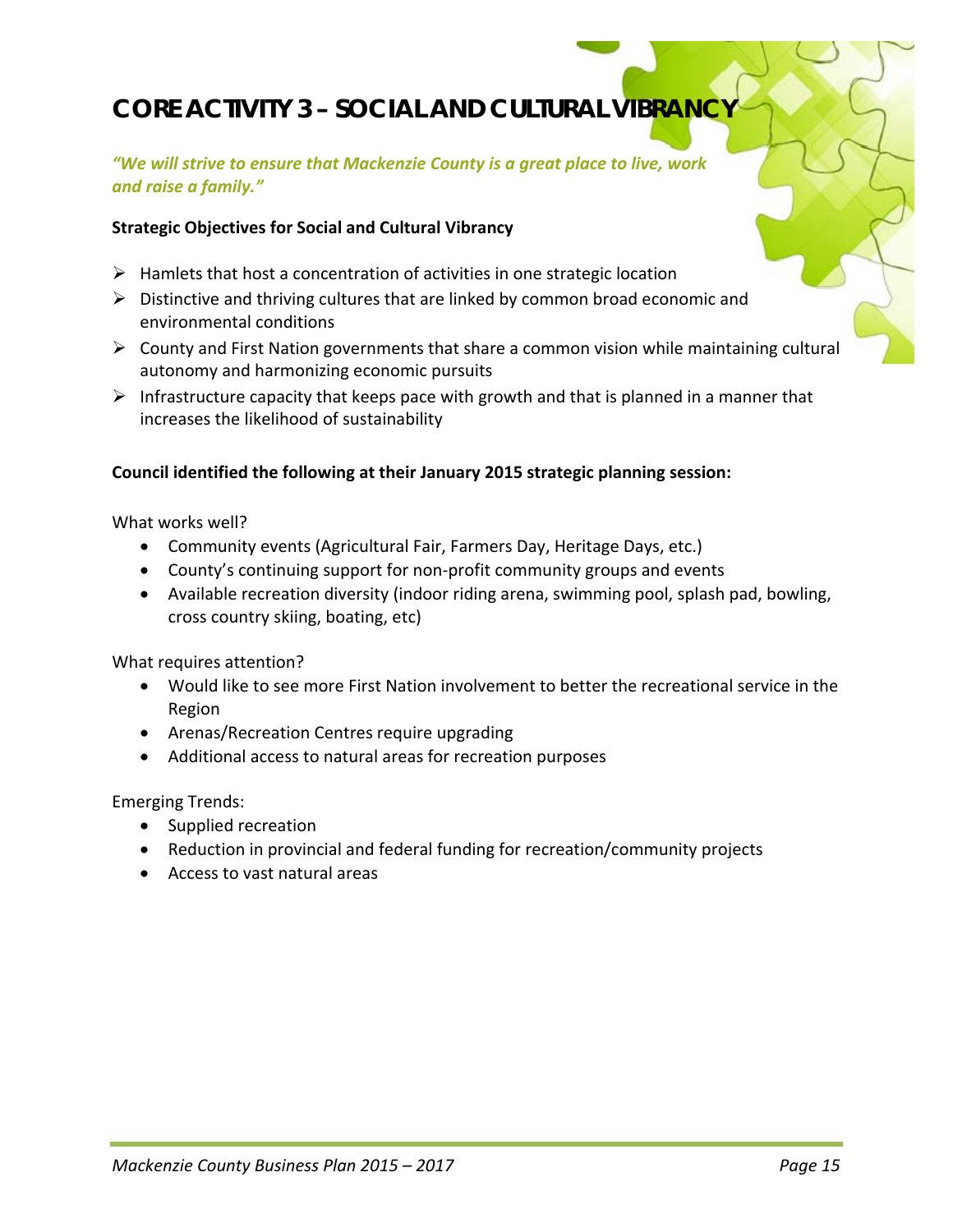### **CORE ACTIVITY 3 - SOCIAL AND CULTURAL VIBRANC CONT'D**

The following strategic priorities (key results areas) have been identified by Council for Social and Cultural Vibrancy Activity in order to achieve the strategic objectives (listed in priority order):

- 1. **Recreational centres and arenas upgrades (2015)**
- 2. Health services *(ADVOCACY)*
- 3. La Crete Postal Service *(ADVOCACY)*
- 4. Expand recreational and cultural opportunities on the Peace River
- 5. Expand sport fishing areas
- 6. Volunteer attraction plan
- 7. Promote regional events
- 8. Increase support for community cultural events
- 9. Housing (seniors)
- 10. Affordable housing

### **SOCIAL AND CULTURAL VIBRANCY – STRATEGIC PRIORITIES**

| Priority - What does our success<br>look like?                                                                                                                  | <b>Stakeholders</b>                                                                                                                                                                           | <b>Actions: Who, When, How</b>                                                                                                                                                                                                                                                                                                                                                                                                                                                   |
|-----------------------------------------------------------------------------------------------------------------------------------------------------------------|-----------------------------------------------------------------------------------------------------------------------------------------------------------------------------------------------|----------------------------------------------------------------------------------------------------------------------------------------------------------------------------------------------------------------------------------------------------------------------------------------------------------------------------------------------------------------------------------------------------------------------------------------------------------------------------------|
| Recreational centres and arena<br>upgrades<br>Modern, upgraded, efficient<br>facilities<br>Effective neighbouring<br>partnerships for recreation<br>development | Council<br><b>Community Services</b><br>Committee<br>Administration<br><b>Recreation Boards</b><br>Partners (First Nations,<br><b>Fort Vermilion School</b><br>Division, community<br>groups) | Undertake assessment of the<br>recreational centres and arenas and<br>identify the upgrades - Spring 2015<br>(Community Services Committee,<br><b>Recreation Boards ADM)</b><br>Introduce long-term replacement<br>budgeting (plan & reserves) for all<br>recreational arenas - 2016 (CNCL &<br>ADM)<br>Review recreational fiscal and<br>operating agreements – December<br>2016 (CNCL & ADM)<br>Explore funding opportunities (First<br>Nation partnerships, businesses, etc.) |
|                                                                                                                                                                 |                                                                                                                                                                                               | (CNCL & ADM)                                                                                                                                                                                                                                                                                                                                                                                                                                                                     |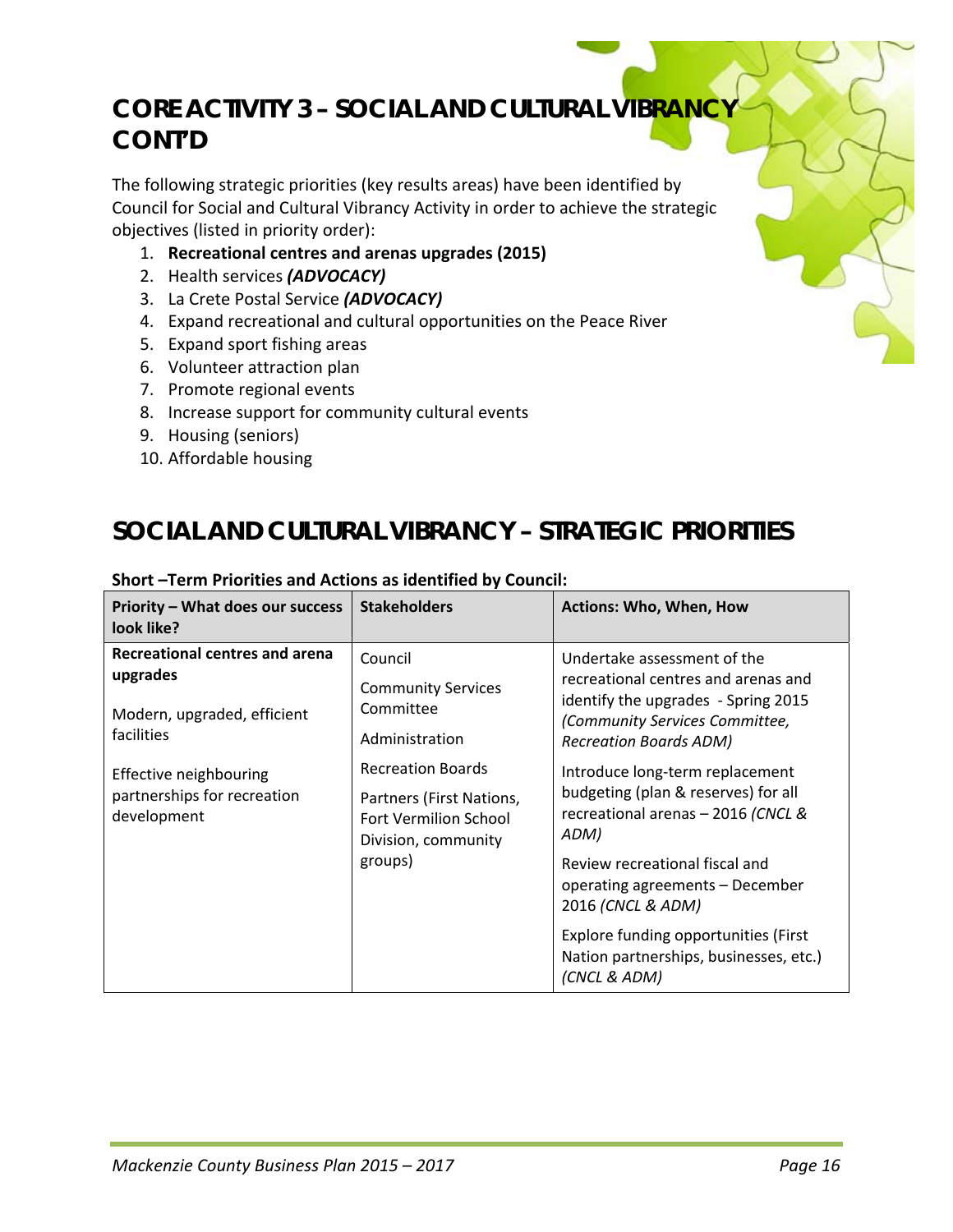### **CORE ACTIVITY 4: ENVIRONMENTAL STEWARDSHIP**

*"Our County will reflect our residents by ensuring that planning proceeds within an environmentally sustainable framework that is innovative and fiscally responsible."*

### **Strategic Objectives for Environmental Stewardship**

- $\triangleright$  Preservation of the integrity of the natural environment
- $\triangleright$  Balanced economic and environmental interests for managing the built environment

### **Council identified the following at their January 2015 strategic planning session:**

What works well?

- We have a balanced approach
- We follow environmental laws and we encourage our ratepayers to do the same on their lands
- Our planning documents contain considerations for environment
- We have up-to-date lagoon systems

What requires attention?

- Weed control enforcement (all public lands)
- Soil erosion enforcement (within the County)
- Lack of enforcement
- Farmers education (ASB & ESRD)
- Recycling
- Energy efficiency (County owned facilities)
- First Nations partnership on landfill
- Need *"Limit Idle"* policy for our operations

Emerging Trends:

- Land Use Framework
- Mighty Peace Watershed Alliance and Water North
- Environmental regulations
- Continuing need for agricultural expansion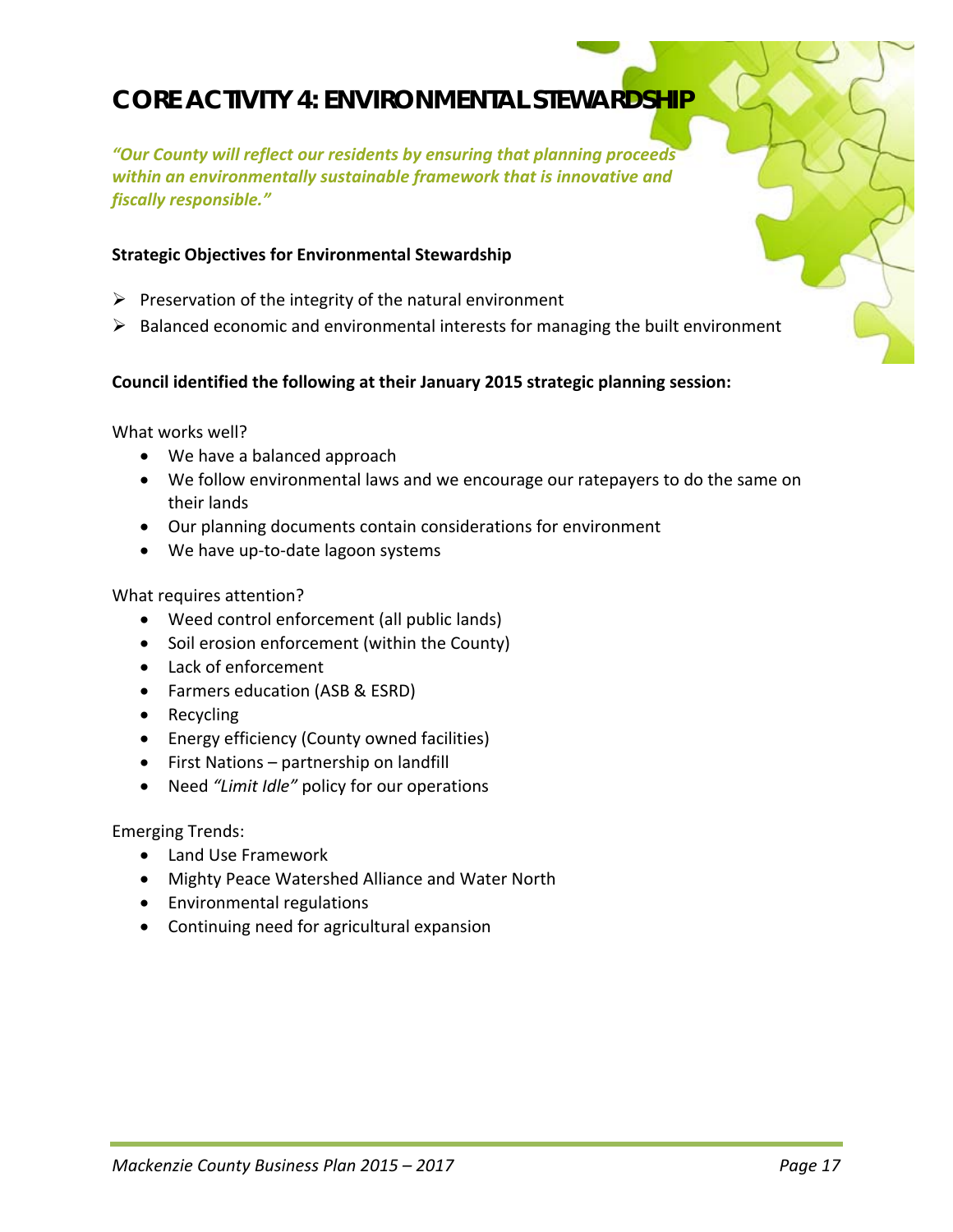### **ENVIRONMENTAL STEWARDSHIP – STRATEGIC PRIORITIES**

The following strategic priorities (key results areas) have been identified by Council for Environmental Stewardship Activity in order to achieve the strategic objectives (listed in priority order):

### 1. **Master Flood Control Plan & Flood Control Systems** *(2015)*

- 2. Recycling
- 3. Farmers' Education (ASB & ESRD)
- 4. Mighty Peace Watershed Alliance & Water North
- 5. Landfills
- 6. Enforcement Strategy (soil conservation, weed control)

| <b>Master Flood Control Plan &amp;</b><br>Council<br><b>Flood Control Systems</b><br>Agriculture Service Board<br>An organized approach by<br>AB ESRD<br>developers and farmers in order<br>Administration<br>to avoid surface water flooding;<br><b>Mighty Peace Watershed</b><br>No soil erosion<br>Alliance<br>Creating contained run-off<br>Adherence to environmental<br>regulations by farmers<br>Funding for major channels is<br>available from other levels of<br>government | <b>Completion of Master Surface Water</b><br>Management Plan - April 2015 (ADM)<br>Meet with Mighty Peace Watershed<br>Alliance - April 2015 (CNCL)<br>Funding for ongoing maintenance of<br>registered surface water channels -<br>annual budgets (CNCL)<br>Farmers Education Program (ASB and<br>ESRD) - April 2015 (ADM)<br>Provincial funds for major channels<br>(ADVOCACY) (CNCL) |
|---------------------------------------------------------------------------------------------------------------------------------------------------------------------------------------------------------------------------------------------------------------------------------------------------------------------------------------------------------------------------------------------------------------------------------------------------------------------------------------|-----------------------------------------------------------------------------------------------------------------------------------------------------------------------------------------------------------------------------------------------------------------------------------------------------------------------------------------------------------------------------------------|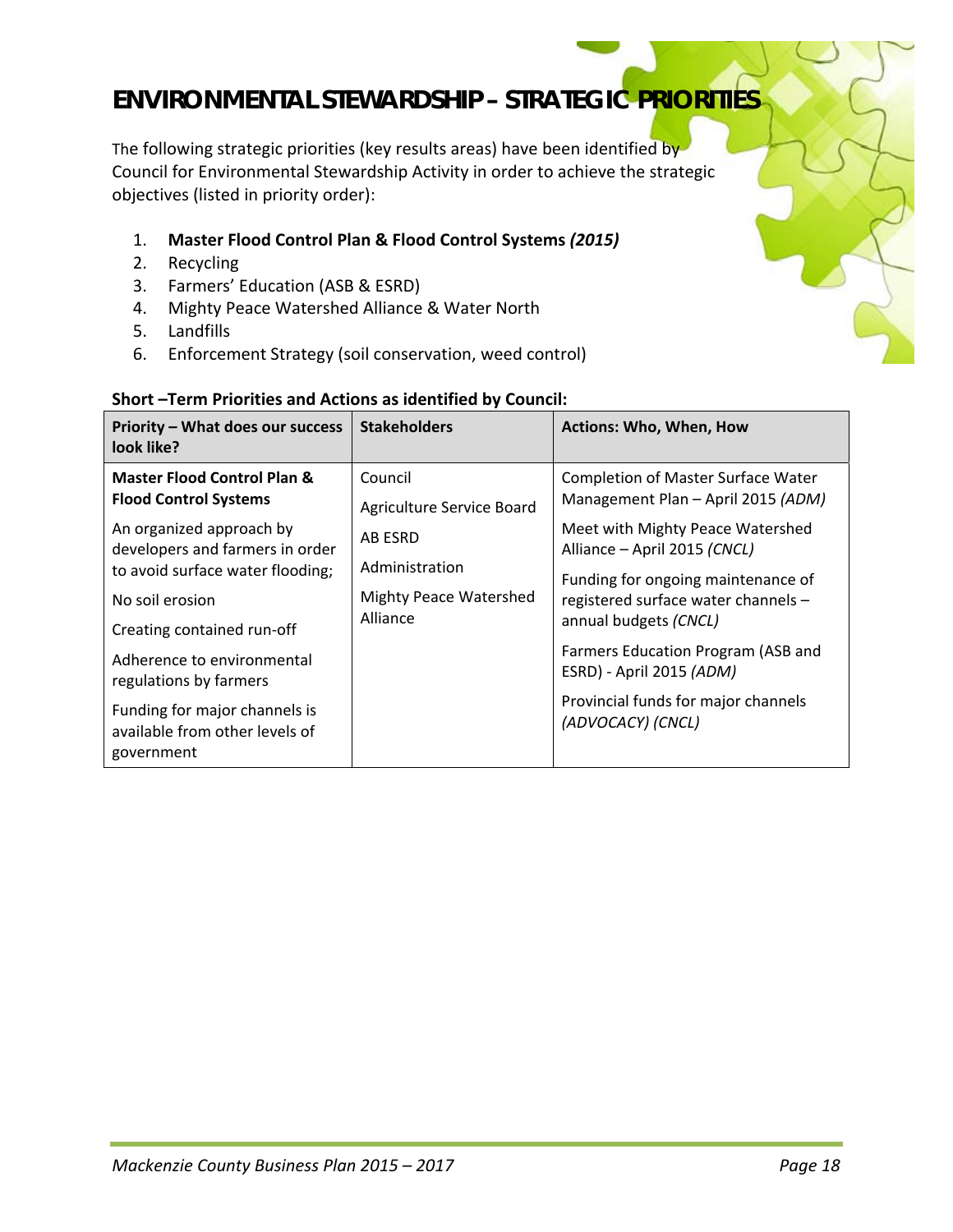### **CORE ACTIVITY 5: ECONOMIC DEVELOPMENT**

*"Our County will adopt policies that encourage investment and opportunity while balancing the requirement to preserve and maintain playgrounds and community open spaces for our residents in our hamlets and the County as a whole."*

### **Strategic Objectives for Economic Development**

- $\triangleright$  A safe comfortable and efficient transportation system
- $\triangleright$  Optimal health of agricultural lands and implementation of agri-business opportunities
- $\triangleright$  Responsible enhancement of economic activity in the oil and gas, forestry, health care delivery, postsecondary, telecommunications and tourist sectors
- $\triangleright$  Population growth and accurate means to measure it

### **Council identified the following at their January 2015 strategic planning session:**

What works well?

- Paving of Highway 88
- Agricultural land expansion (126,000 acres of new agricultural land)
- **•** Regional Economic Development Initiative communications with the County
- Agricultural experimental farm initiatives
- Municipal organizational chart, including recognition of the need for Economic Development Officer

What requires attention?

- Lack of funding for roads to new lands
- Relationships with BC and NWT
- Economic Development Strategy (need a *Tactical* action plan for industry attraction)
- The Region is lacking some essential services
- Municipal census
- Need to improve transportation systems (access to markets air, rail, road)
- Live and work local

Emerging trends:

- Land Use Framework
- Caribou Protection Strategy
- Continuing labour shortages
- Lack of workers with post-secondary education
- Increased influence on development by First Nations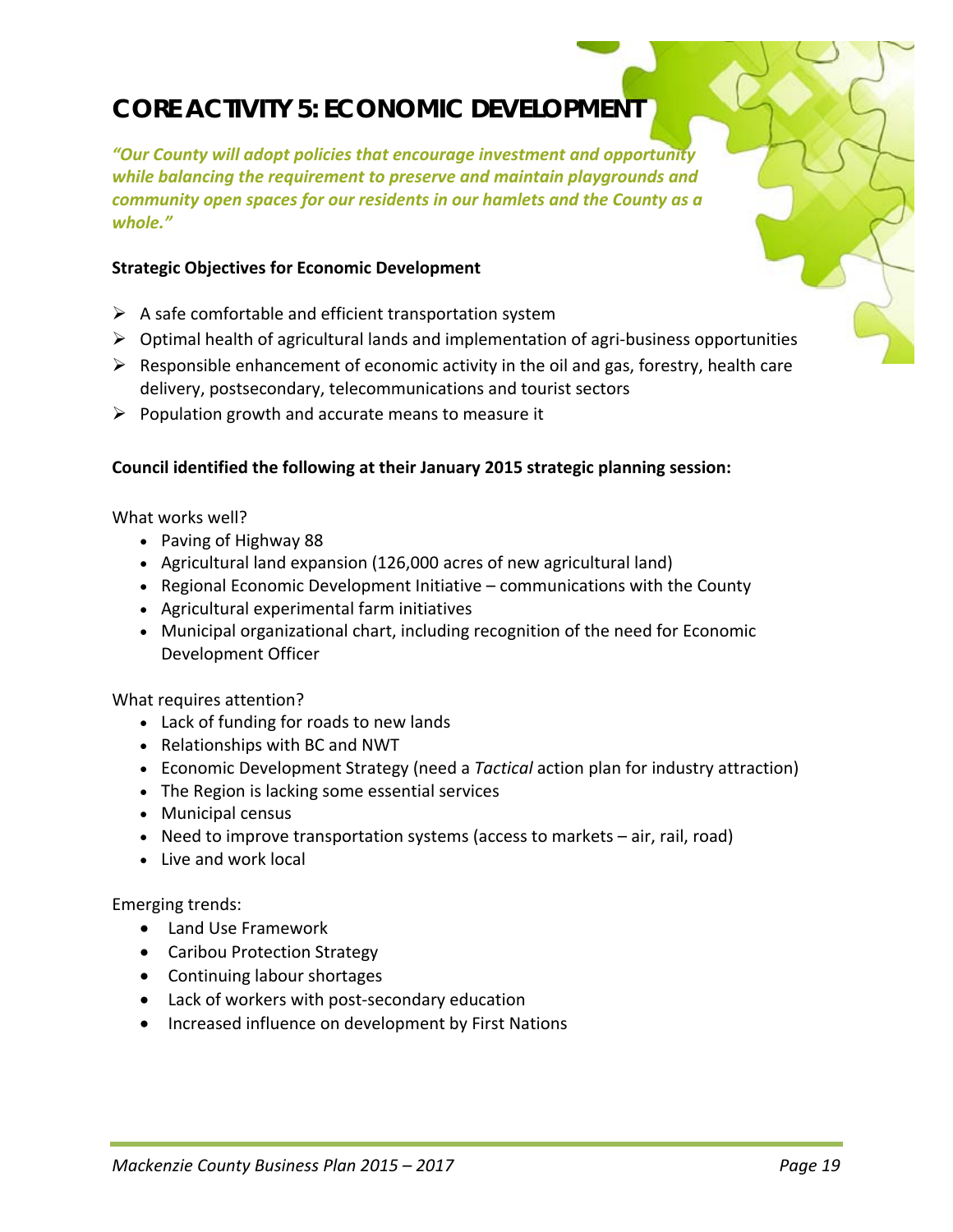### **ECONOMIC DEVELOPMENT – STRATEGIC PRIORITIES**

The following strategic priorities (key results areas) have been identified by Council for Economic Development Activity in order to achieve the strategic objectives (listed in priority order):

- 1. **Transportation development** (new market access, Highway 58 extension east & west, Zama Road, P5 East Peace Resources Road) *(2015)*
- 2. **Economic development** (industry attraction, targeted strategy, local employment, increase tax base, essential services, rail, airports, travel) *(2015)*
- 3. Land use (Land Use Framework, conservation initiatives, agricultural land expansion) *(ADVOCACY)*
- 4. **Industry relations and growth ‐ value added** (oil & gas strategy, agriculture, MARA, REDI) *(2015)*
- 5. Tourism strategy
- 6. Inter‐Provincial/Territorial relationships (BC, NWT)
- 7. North West bio‐industry (flax, hemp, etc.)

| Priority - What does our success<br>look like?                                                                                                                                                | <b>Stakeholders</b>                                                                                                                  | Actions: Who, When, How                                                                                                                                                                                                                                                               |
|-----------------------------------------------------------------------------------------------------------------------------------------------------------------------------------------------|--------------------------------------------------------------------------------------------------------------------------------------|---------------------------------------------------------------------------------------------------------------------------------------------------------------------------------------------------------------------------------------------------------------------------------------|
| <b>Transportation development</b><br>We have a sophisticated<br>transportation system that<br>advances our region towards<br>growth and prosperity                                            | Council<br>Provincial government<br>Industries representatives<br><b>REDI</b><br>Northern Transportation<br>Committee<br><b>NADC</b> | Meeting with Minsters of Alberta<br>Transportation and Environmental and<br>Sustainable Resource Development<br>regarding P5 (East Peace) and Zama<br>roads - (REEVE & CAO) - Winter 2015<br>Completion of Rainbow Lake - Fort<br>Nelsen connector road study - Winter<br>2015 (CNCL) |
| <b>Economic development</b><br>We have an effective economic<br>plan that delivers results<br>(measured) and leads to value<br>added business development.                                    | Council<br>Administration<br><b>REDI</b><br>Chamber of Commerce and<br><b>Board of Trade</b>                                         | Hire a consultant to establish an<br>effective economic development<br>action plan - Spring 2015 (ADM)<br>Coordinate and host meetings with<br>local chambers and board of trade to<br>identify opportunities and challenges<br>(CNCL)                                                |
| <b>Industry relationships</b><br>We have productive<br>relationships with our industries<br>that lead to value added<br>business development.<br>Our region has a sufficient<br>"labour pool" | Council<br>Administration<br>Industry representatives                                                                                | Identify partners (ADM)<br>Hold joint meetings with stakeholders<br>to identify opportunities and<br>challenges (CNCL)<br>Identify barriers and develop an action<br>plan for "live and work local" (CNCL &<br>ADM)                                                                   |